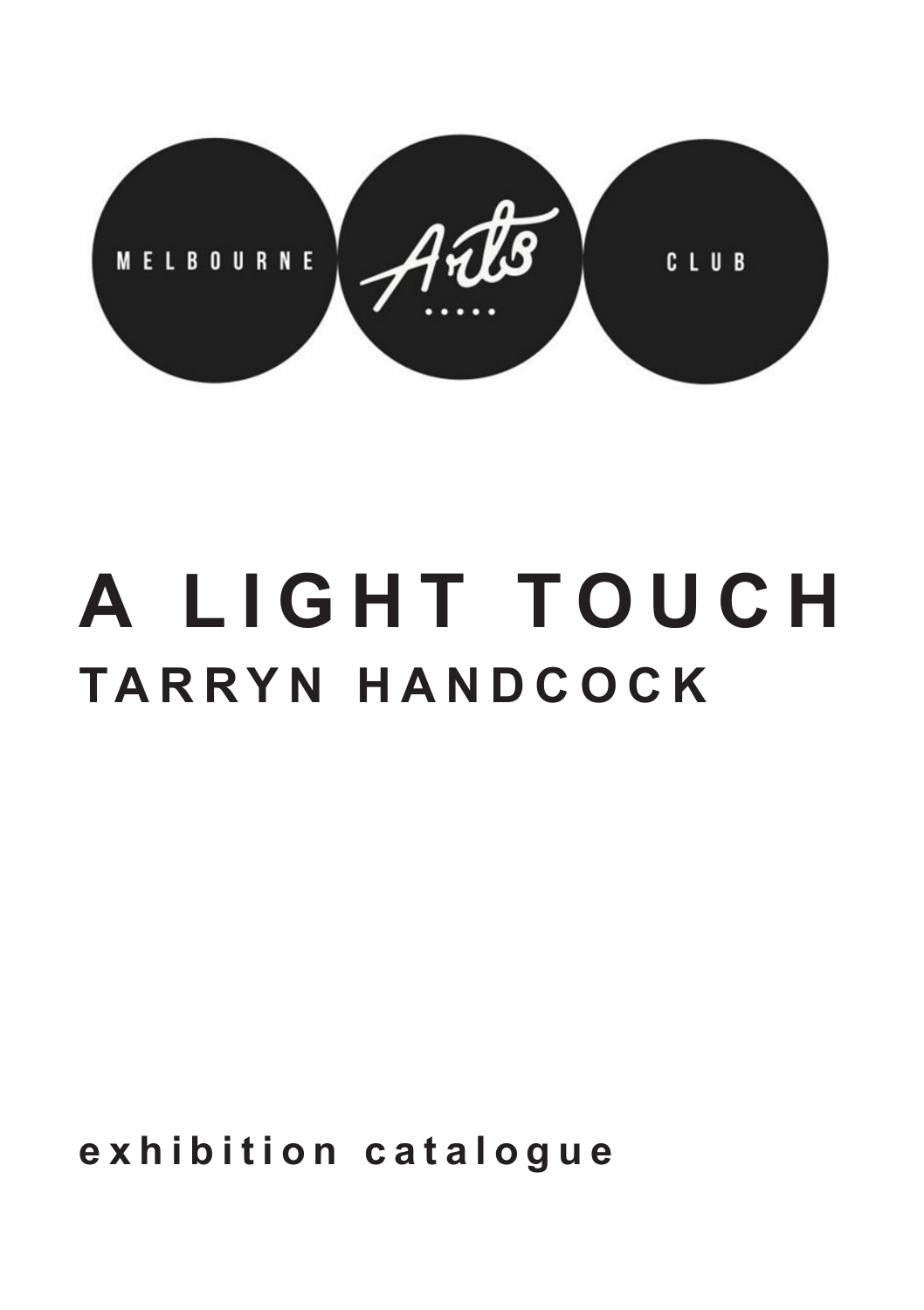

#### **Artist statement**

Presented as a part of the VAMFF Cultural Program 2016, A Light Touch is an evolving interdisciplinary body of work arising from Handcock's PhD research into relationships between human bodies, skin, and dress.

Visitors to the exhibition are invited to interact with haptic visual and tactile displays by examining the detailed surfaces of replicate bodies, manipulating materials, wearing pieces, and actively imagining alternative surfaces by rearranging malleable pieces in the space.

The exhibition explores the role of the human body in driving modes of dress forward. How might play and other embodied processes enable designers and wearers to conceptualise and create the things that we wear, and the bodies that we wear them on, now and into the future?

## **List of works**

Artwork Title: Hands

Dimensions: Variable

Medium: Plaster and Hydrostone body casts, polymer clay

Artwork Title: Prosthetics

Dimensions: Variable

Medium: Liquid latex

Artwork Title: Prosthetic Hands

Dimensions: Variable

Medium: Plaster and Hydrostone body casts, liquid latex

Artwork Title: Fingers I

Dimensions: Variable

Medium: Plaster and Hydrostone body casts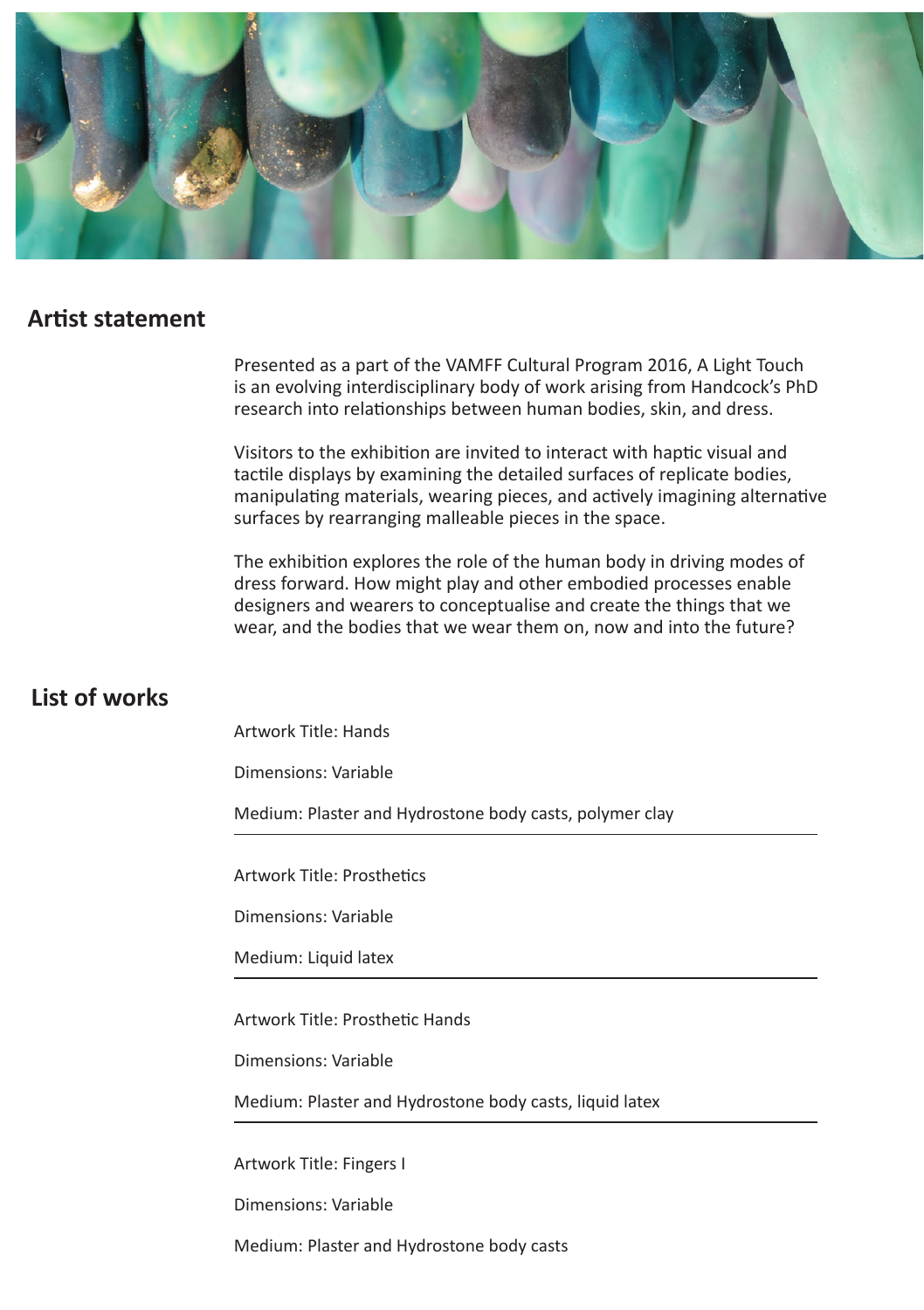

Artwork Title: Fingers II

Dimensions: Variable

Medium: Liquid latex

Artwork Title: Fingers III

Dimensions: 594mm x 4000mm

Medium: Photo print

Artwork Title: Re-skin (exterior surface)

Dimensions: 841mm X 1189mm

Medium: Photo print

Artwork Title: Re-skin (interior surface)

Dimensions: 594mm x 4000mm

Medium: Photo print

Artwork Title: [A Light Touch]

Artist Credits: Video + Production - Good John Design – Tarryn Handcock Talent – Hana Schlesinger

Dimensions: Variable

Medium: film, iPads